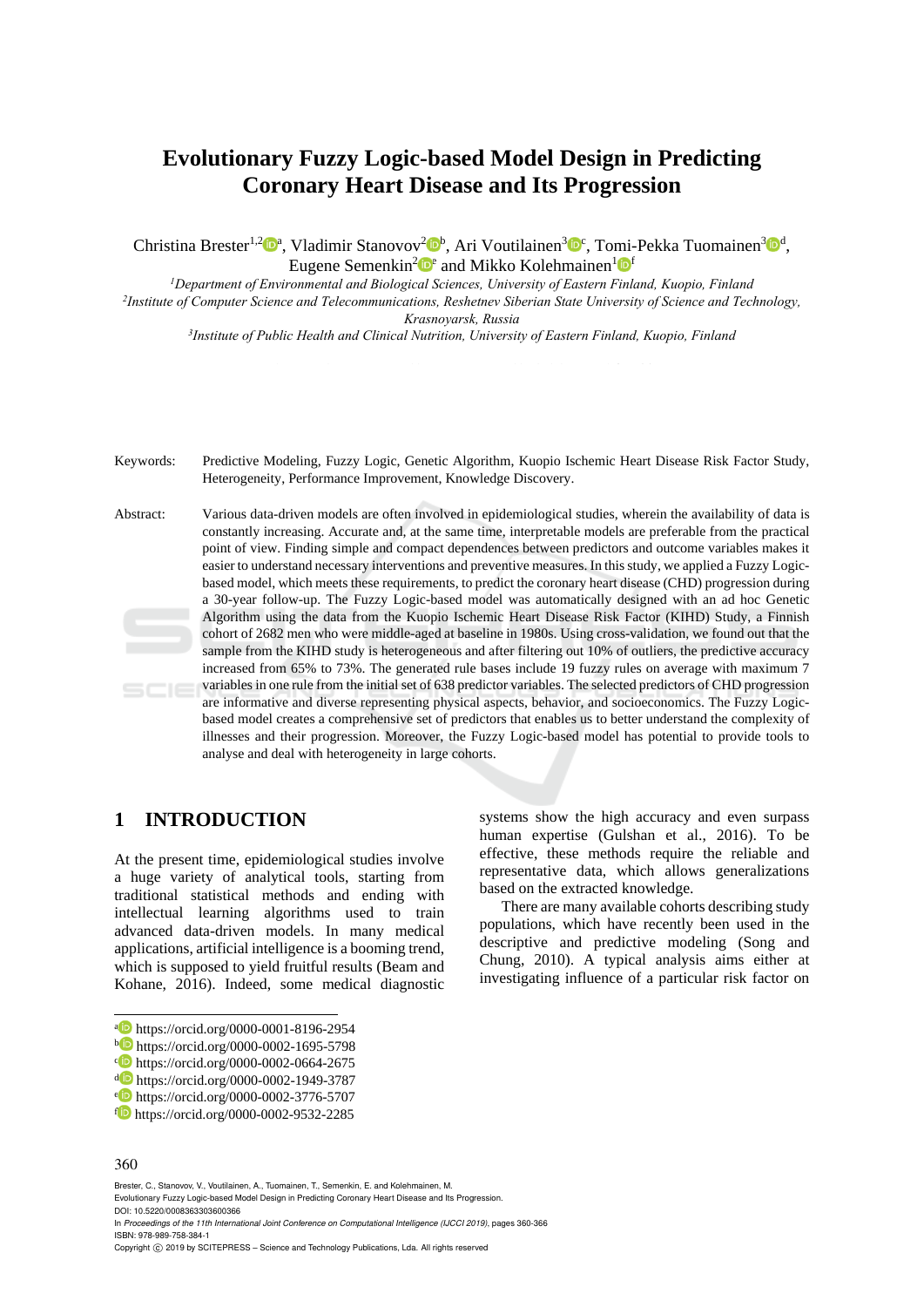disease development or estimating the probability of having the disease in the future based on predictors (Virtanen et al., 2018). Although many studies present such analyses, their limitations should be disclosed. Firstly, results depend on the sample size, its quality, and representativeness (Yan et al., 2017). The information from questionnaires, which is included in most of cohorts, is not fully reliable due to subjectivity and usually contains a lot of missing values (Lee and Yoon, 2017). Existing trends and expectations also add some bias to analysis (Ioannidis, 2005). Secondly, no validation is normally applied, which puts in doubt the possibility of extrapolating the results obtained (Riley et al., 2016). Moreover, in predictive modeling, it is generally accepted to keep only those subjects who were healthy when they entered the study (Vartiainen et al., 2016). This implies that the model cannot be used to predict disease progression. Therefore, more sophisticated ways of handling epidemiological data should be applied to discover genuine potentials of predictive data-driven models.

In this paper, we focus on one specific cohort, the Kuopio Ischemic Heart Disease Risk Factor (KIHD) Study (Kauhanen, 2013). Our goal is to predict the coronary heart disease (CHD) progression within a 30-year follow-up for healthy subjects as well as those having CHD at baseline. For people with no CHD at baseline, *"progression"* means either diagnosed CHD or an acute myocardial infarction (AMI) during the follow-up, for people with CHD or AMI at baseline, it means a new AMI. As opposed to traditional epidemiological studies, we test a statistical approach with no preliminary knowledgebased variable selection, include subjects and variables with missing values, and implement crossvalidation to assess the model performance objectively.

We use a Fuzzy Logic-based model automatically designed with a modified genetic algorithm. Generally, Fuzzy Logic systems are easily interpretable, which makes them preferable for epidemiological studies. Besides, the presented approach has some other benefits: 1) to prevent overfitting, we limit the number of generated rules and their length; 2) the learning algorithm copes with missing values so that no imputation is needed; 3) no initial rule base is required from the domain experts, as the algorithm is capable of generating a meaningful rule base and evolving it during the heuristic search.

The main point of the paper is neither the Fuzzy Logic-based model itself nor its performance, but the knowledge extracted about the KIHD cohort. Firstly, we show how heterogeneous the sample is: cross-

validation helps to reveal inconsistency between the training and test data (Shah *et al*., 2018). It might be explained with lots of outliers, mislabeling or absence of the informative predictors. Nevertheless, filtering out some subjects leads to the higher model performance and the improvement of homogeneity in the sample. Lastly, we analyze the generated fuzzy rules and the selected predictor variables, which are meaningful for predicting CHD and its progression.

## **2 FUZZY LOGIC-BASED PREDICTIVE MODEL DESIGN**

The Hybrid Evolutionary Fuzzy Classification Algorithm (HEFCA) used in this study was originally presented by Stanovov et al. (2015) and further developed by Stanovov et al. (2016). The algorithm is based on an earlier study (Ishibuchi et al., 2013), and it implements a specific scheme to generate the compact and accurate fuzzy rule bases.

The generated fuzzy logic predictive model relies on the fixed fuzzy terms for input variables, introducing four granulations into 2, 3, 4, and 5 terms of a triangular shape and *"Don't Care"* condition (DC) required to simplify the rules. Figure 1 shows all the fuzzy terms which are used for each input variable at the same time.



Figure 1: Fuzzy term granulation.

The data preparation step consisted of transforming each input variable into the interval [0, 1] before applying the fuzzy terms. The normalization was performed on the training sample and, then, applied to the test set. The HEFCA algorithm has previously been modified to handle missing values, so that these values are considered as *"Don't Care"* condition during the fuzzy inference (Stanovov *et al.*, 2017).

- The main HEFCA steps are as follows:
- 1) Sample-based initialization
- 2) Selection (Tournament or Rank-based)
- 3) Crossover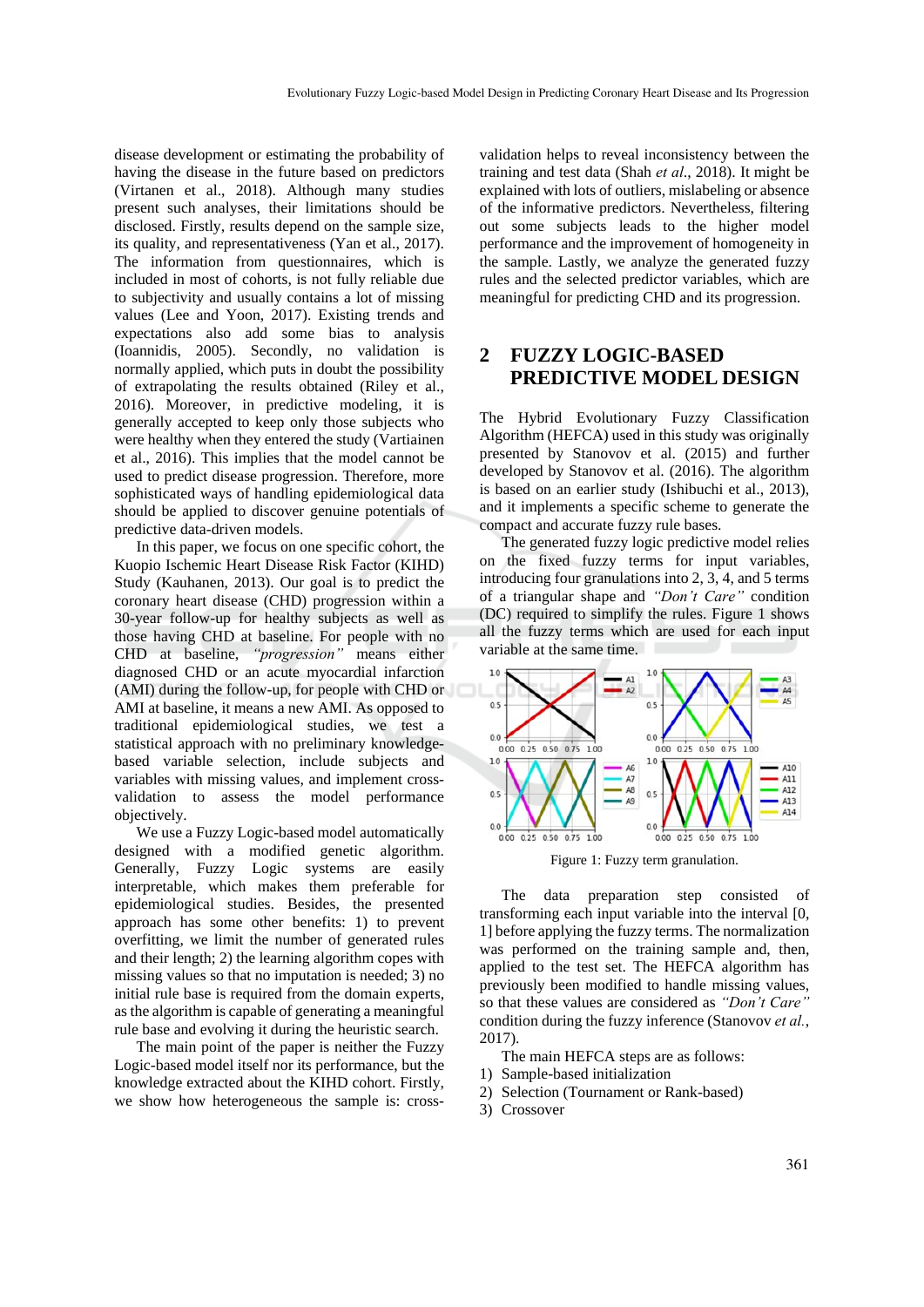- 4) Mutation (3 levels)
- 5) Michigan part (genetic or heuristic)
- 6) Operator probability adaptation
- 7) Stopping criterion check, return to step 2 (the number of generations left)

The sample-based initialization used randomly chosen instances from the training sample to generate realistic rules. In this procedure, for each variable in the rule, one of 14 fuzzy terms, is chosen with the probability proportional to the membership function value for this particular term. After this, every term was replaced by *"Don't Care"* condition with the probability of 0.9. The quality of each generated rule was estimated using the confidence value:

$$
Conf(A_q \to Class \, k) = \frac{\sum_{x_p \in Class \, k \, \mu_{A_q}(x_p)}}{\sum_{p=1}^m \mu_{A_q}(x_p)},\tag{1}
$$

where  $A_q$  is the *q*-th rule left part, *k* is the class number,  $\mu_{Aq}(x_p)$  is the membership value for the input value  $x_p$ . The class number corresponding to the newly generated rule was determined as the class having the highest confidence. The weight of each rule was estimated as:

$$
CF_q = 2 \cdot Conf(A_q \rightarrow Class \, k) - 1,\tag{2}
$$

so that the confidence of 1 is transformed to the weight equal to 1, and the confidence of  $0.5 -$  to zero weight. If the generated rule had the confidence lower than 0.5, the rule was generated again until a valid rule is obtained. This filtering of the rules was shown to be highly competitive in (Ishibuchi et al., 2005).

The number of rules was limited by *NRmax*, and during the initialization step, the rule base was filled with  $NR_{max}/2$  rules.

The fitness of each rule base was calculated as the linear combination of three main criteria, i.e., the error on the training sample with a weight of 100, the number of rules with a weight of 1, and the average rule length with a weight of 1.

For selection, there were two different methods used: the linear rank selection and the tournament selection with a tournament size of 5. The crossover step used a specific operator, in which one newly generated offspring had the random number of rules from 1 to min( $|S_1|+|S_2|$ ,  $NR_{max}$ ), where  $|S_i|$  is the size of the rule base. For the new rule base, the rules either from the first or the second parent were chosen randomly.

The mutation operator changed every term in the rule base to randomly chosen, including *"Don't Care"* conditions with three probability levels: *1/(3*|*S*|*)*, *1/*|*S*|, *3/*|*S*| corresponding to weak, average and strong mutations.

In the Michigan part, the rule base was considered as a population of a genetic algorithm. The fitness value of the rule was estimated as the number of instances correctly classified with this specific rule. Three types of the Michigan part were applied: adding rules, deleting the worst rules, or replacing the worst rules with the newly generated. The number of rules to be added, removed or replaced was estimated as a rounded value of |*S*|*/5*, but the total number of rules was limited by *NRmax*. If there were two equal rules, only one of them received non-zero fitness, and the second was removed. Generating new rules was performed in two ways: in the first case, new rules were generated using the same heuristic as for initialization, while in the second case they were generated with genetic operators, namely the tournament selection, the uniform crossover, and the average mutation.

To choose among the variants of presented genetic operators, the self-configuration scheme originally described by Semenkina and Semenkin (2014) was applied. The probability value was assigned to each operator, and initially set to *1/z*, where *z* is the number of operators of a particular type, for example, 3 levels of mutation. The estimation of success of each operator type was using the averaged fitness values:

$$
AvgFit_i = \frac{\sum_{j=1}^{n_i} f_{ij}}{n_i}, i = 1, 2 ..., z,
$$
 (3)

where  $f_{ij}$  is the fitness the *j*-th offspring generated with the *i*-th operator type, and  $n_i$  is the number of offspring generated with the *i*-th operator. The operator having the highest fitness was considered as the winning operator, its probability  $p_i$  was increased  $by (z - 1)0.5/(zN)$ , while for other operators the probabilities were decreased by  $0.5/(zN)$ , where *N* is the total number of generations. The probability of applying each operator could not be decreased lower than 0.05. The self-configuration procedure was applied to two selection types, three mutation types, and two types of generating new rules in the Michigan part, i.e., heuristic and genetic.

#### **3 DATA DESCRIPTION**

The KIHD population cohort study is an ongoing project launched in 1984 and carried out in Eastern Finland where the population has one of the highest risks of CHD (Salonen, 1988). The baseline examinations were performed in 1984–1989 for 2 682 randomly chosen middle-aged men (42, 48, 54, and 60 years) living in the city of Kuopio and the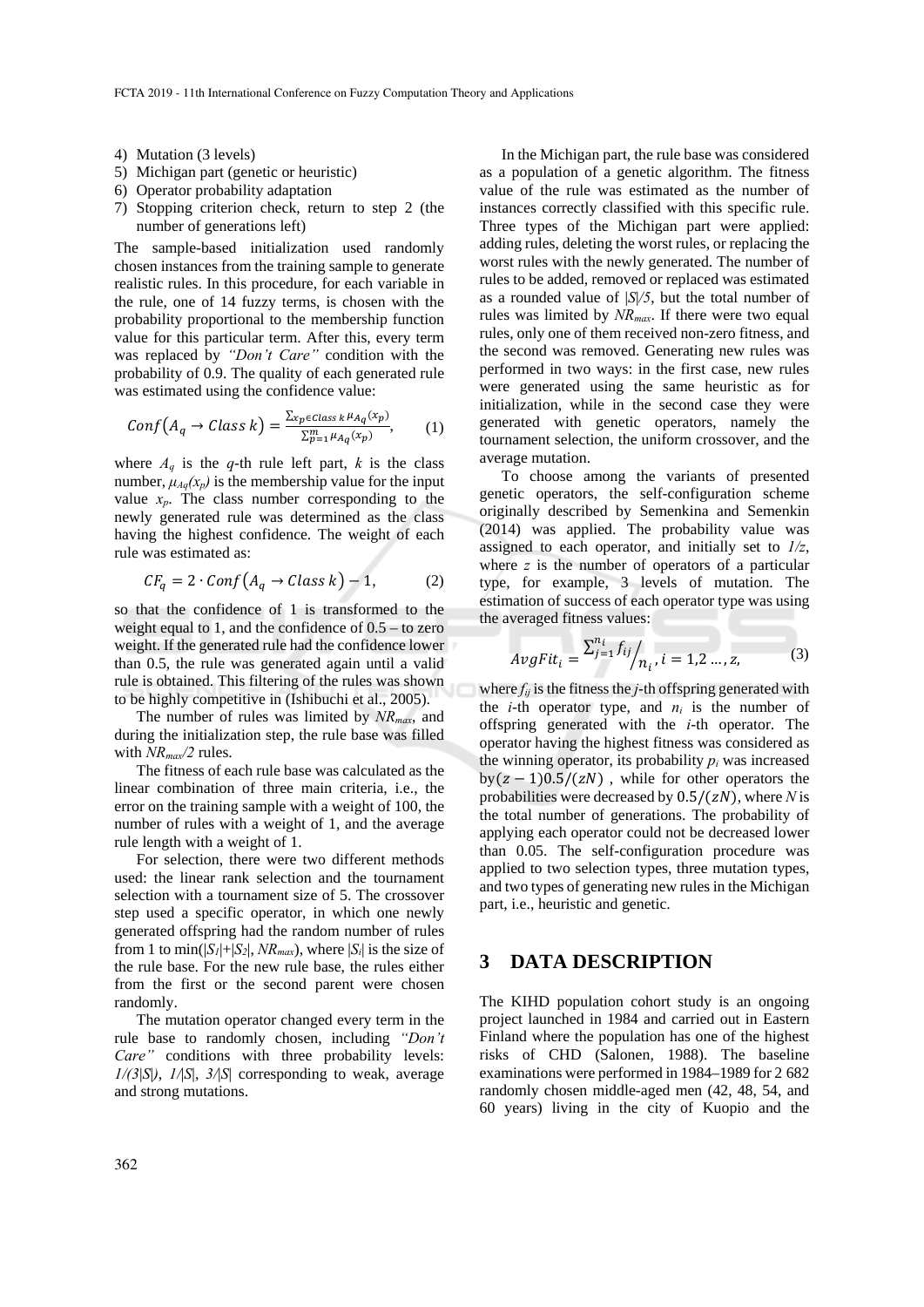surrounding area. The examinations included hundreds of physiological, clinical, and biochemical measurements as well as the information from questionnaires focused on physical, psychological, and socioeconomic aspects of health behavior.

Although the KIHD project was mainly initiated to investigate risk factors of cardiovascular diseases (CVDs), other disorders such as cancer, diabetes, and dementia, have been constantly recorded too. The health of subjects is followed based on linkages to several national registers which provide the updated information on newly diagnosed cases of CVDs and other disorders yearly.

In this paper, we focus on predicting CHD and its progression among the KIHD participants from 1984–1989 up to 2016 based on the baseline measurements. The initial amount of predictor variables involved in the current study is 947. An outcome variable takes one of two possible values, which is defined according to the rules introduced in Table 1. Generally, there are three categories of subjects based on the CHD diagnosis at the baseline examination: "no CHD", "CHD", and "unknown", which means that this information is missing. For the first "no CHD" group, *progression* corresponds to two possible situations: progression up to CHD and progression up to AMI (including death). For the second "CHD" group, *progression* means a new AMI (also including death). The third "unknown" group includes only subjects with incidents of AMI during the follow-up, which also means *progression*. The rest of this group has been excluded from modelling since we cannot be sure about the development of CHD for these subjects (the last line in Table 1). All other cases have *"no progression"* labels.

| Table 1: CHD development and corresponding labels. |  |  |  |  |
|----------------------------------------------------|--|--|--|--|
|----------------------------------------------------|--|--|--|--|

| Baseline status<br>(CHD diagnosed by<br>a doctor) | Diagnosis or event<br>during the follow-up | Label (outcome<br>variable) |
|---------------------------------------------------|--------------------------------------------|-----------------------------|
| no CHD                                            | CHD and/or AMI                             | progression                 |
| no CHD                                            | neither CHD nor<br>no progression<br>AMI   |                             |
| CHD                                               | AMI                                        | progression                 |
| CHD                                               | CHD                                        | no progression              |
| unknown<br>(information is<br>missing)            | AMI                                        | progression                 |
| unknown<br>(information is<br>missing)            | CHD                                        |                             |

Due to inconsistency we excluded 1) subjects who had neither CHD nor AMI during the follow-up but died from other CVDs or as a result of any non-CVD reason as well as 2) subjects who self-reported a previous myocardial infarct at the baseline examination but had no diagnosed CHD. After these manipulations, we had 1402 subjects in the sample.

Moreover, we excluded subjects with more than 25% of missing values in the vector of predictors and variables with more than 10% of missing values. Eventually, we ended up with 1369 subjects (551 "no progression" and 818 "progression") and 683 variables in the sample.

#### **4 EXPERIMENTAL RESULTS**

In all the modeling experiments executed, the following parameters of HEFCA were used: the population size was 100, the number of generations was 500, and the maximum number of rules was 40.

The first set of experiments using 5-fold crossvalidation led to the results presented in Table 2.

Table 2: Fuzzy Logic model performance and the number of rules generated for every fold.

| Fold    | Accuracy on the<br>training data | Accuracy on<br>the test data | The number<br>of rules |
|---------|----------------------------------|------------------------------|------------------------|
|         | 0.742                            | 0.672                        | 16                     |
| 2       | 0.736                            | 0.664                        | 17                     |
| 3       | 0.726                            | 0.667                        | 20                     |
|         | 0.720                            | 0.611                        | 19                     |
| 5       | 0.721                            | 0.641                        | 22                     |
| Average | 0.729                            | 0.651                        | 18.8                   |

Compared to other statistical approaches utilizing the KIHD cohort (Brester et al., 2018a), the training accuracy was relatively high, whereas the test accuracy was much lower, which may also be observed in the convergence graphs presented in Figure 2. During the first 100 generations a clear decreasing

trend was observed for both training and test sets, however, after this the decrease of the training error did not lead to any improvements on the test set, which may have several reasons, including overfitting and sample heterogeneity. The latter has been previously tested using other methods, and it was established that the sample has numerous outliers, i.e., instances which are significantly different from those presented in the sample (Brester et al., 2018b).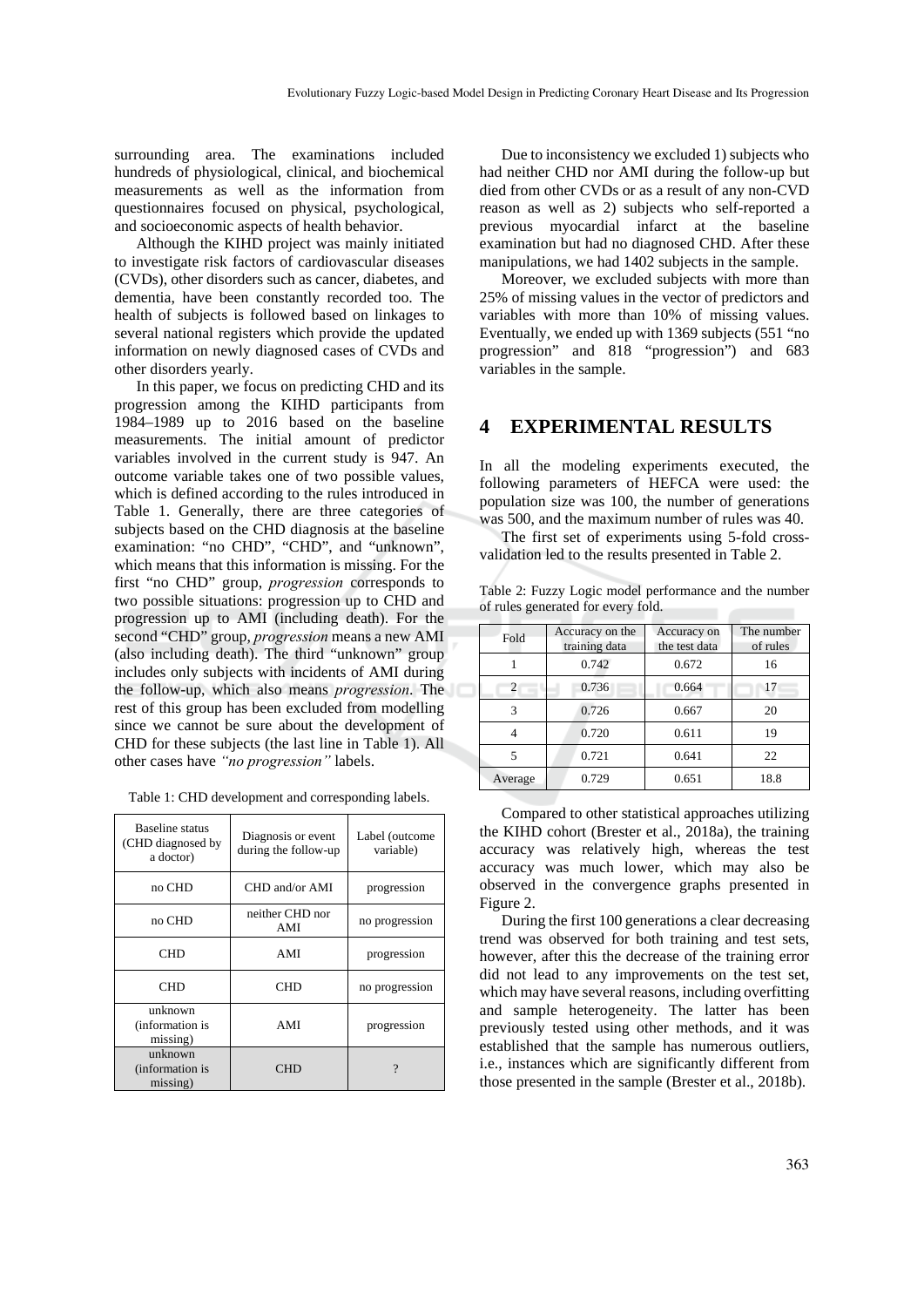

Figure 2: The number of wrong predictions on training and test samples during each run (fold) of cross-validation.

For sample filtering, the entire available dataset (training and test examples together) was used to perform training within 25 independent runs of HEFCA, and for each subject we recorded if it was classified correctly (getting the score of 1), incorrectly (score = 0) or not classified, i.e., not described by any rule (score  $= -1$ ). After these independent runs, subjects were sorted by the total scores, which are presented in a graphical form in Figure 3.



Figure 3: Scores of outlier candidates.

From Figure 3 it can be observed that most of the sample, around 800 subjects, is relatively easy to classify, i.e. they are having scores of 20 and more. However, other 600 subjects have much lower scores,

which means that these subjects are either never classified using the generated rule base or have very small chance to be classified. Moreover, some subjects had negative scores, which mean that they were not even covered with fuzzy rules in many cases.

Based on these observations and the knowledge about the sample structure, the next set of experiments was performed using three variants of sample filtering: deleting 5%, 10% or 15% of instances with the lowest scores (Figure 3).

Table 3: Training and test accuracies for three filtered samples averaged over 5 folds.

| Percentage<br>of removed<br>cases | Accuracy on<br>the training<br>data | Accuracy on<br>the test data | The<br>number<br>of rules |
|-----------------------------------|-------------------------------------|------------------------------|---------------------------|
| 5%                                | 0.763                               | 0.686                        | 20.2                      |
| 10%                               | 0.796                               | 0.731                        | 17.2                      |
| 15%                               | 0.852                               | 0.766                        |                           |

Removing outliers significantly improved the classification quality of rule bases designed by HEFCA, for both training and test samples (Table 3). Also, the training and test errors now had similar decreasing trends (Figure 4).



Figure 4: The number of wrong predictions on training and test samples during each run (fold) of cross-validation, 10% outliers removed.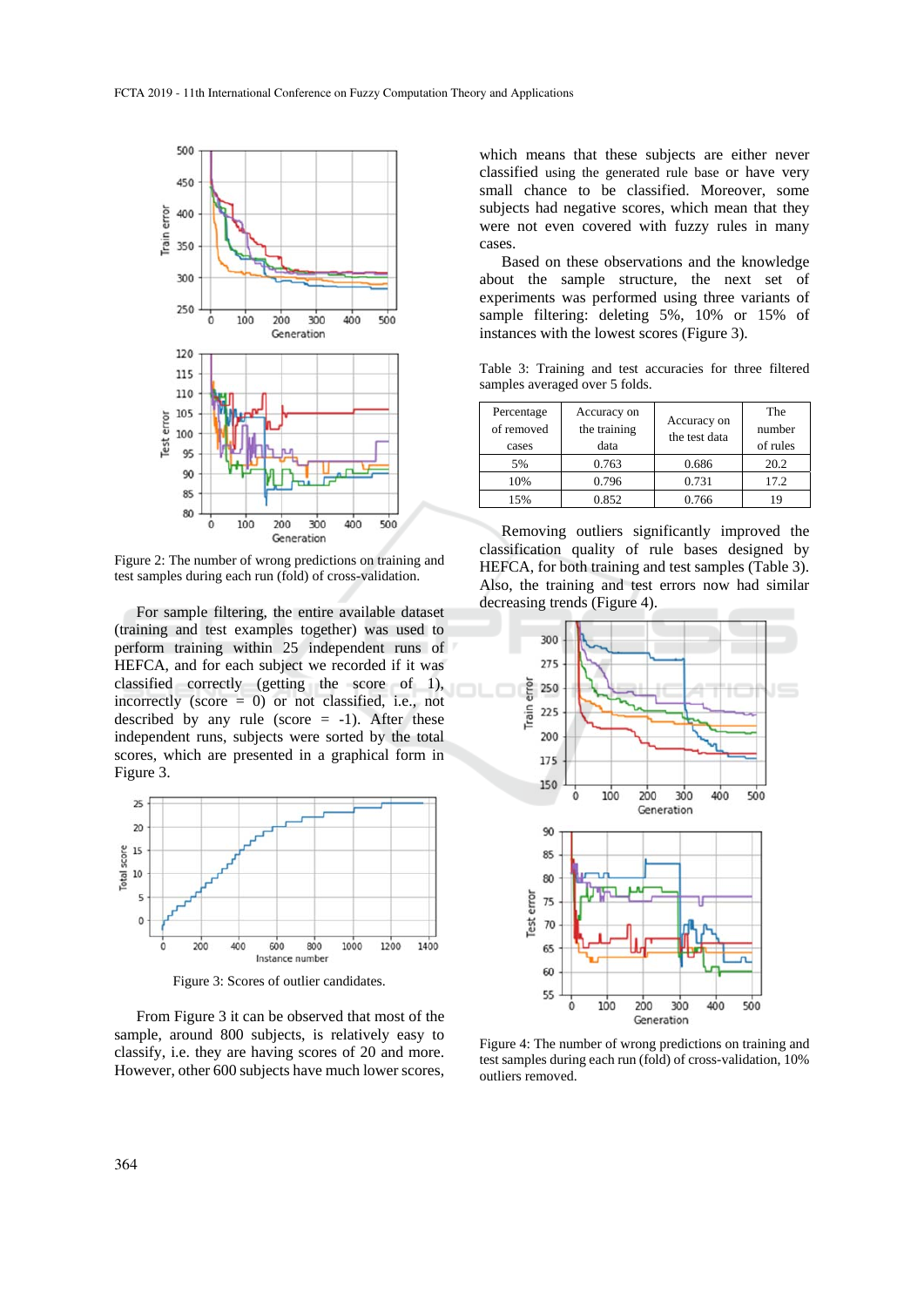

Figure 5: Examples of the rules generated by HEFCA. Each rule is separated with dashed borders. Rules of blue color corresponds to *"no progression"* predictions; rules of red color represent *"progression"* predictions.

Additionally, we analyzed the most frequently used rules, which were generated in the experiment after filtering out 10% of the sample (Figure 5). Ten rules were randomly selected from different folds of cross-validation. There are some rules including only one variable, which usually has clear relevance to the output variable, e.g., *cardiovascular disease before baseline* or *maximal oxygen uptake*. So, the binary variable *"cardiovascular disease before baseline"* took 1 if a subject had CVD before the baseline examination and 0 otherwise. Looking at its term shape, we see that the value of 0 has the lowest membership, consequently, the rule is not applied in such cases, whereas the value of 1 has the highest membership and leads to the *"CHD progression"* prediction. On the contrary, only low values of the *"maximal oxygen uptake"* variable have the high membership and correspond to the *"CHD progression"* prediction. A similar analysis could be done for other variables to understand their relationship with the outcome.

Longer rules combine predictors from different categories: behavioral characteristics, medication, diet, results of some exercises and tests, even socioeconomic variables. The most frequently used predictor variables are age; blood pressure, oxygen uptake, electrocardiogram in exercises; smoking and drinking; diseases in the past.

Interestingly, having a similar term shape, the same predictors might be included in several rules, which correspond to different outcome values. This implies that in combination with different risk factors their influence on the outcome may vary.

### **5 CONCLUSIONS**

This article introduced the results of the data-driven predictive modeling, where the Fuzzy Logic-based model was used to predict CHD and its progression for the subjects from the KIHD study. The specially modified genetic algorithm was applied to generate the fuzzy rule base from 683 predictors, which were available after data preprocessing. As opposed to traditional epidemiological studies, we did not exclude subjects with CHD diagnosed at the baseline examination but predicted its progression, which in fact is more reasonable from the practical point of view.

The experimental results showed heterogeneity of the KIHD sample: filtering out 10% of the data led to the higher consistency between training and test sets in the cross-validation procedure and the accuracy improvement from 65% to 73%. The other important result was that the variables, which were selected for predicting CHD and its progression, were diverse but still informative, and them created a comprehensive and predictable set.

As a next step, we are planning to expand the KIHD sample using genetical variables and perform similar modeling experiments as presented in this paper. Also, other cohorts should be involved to